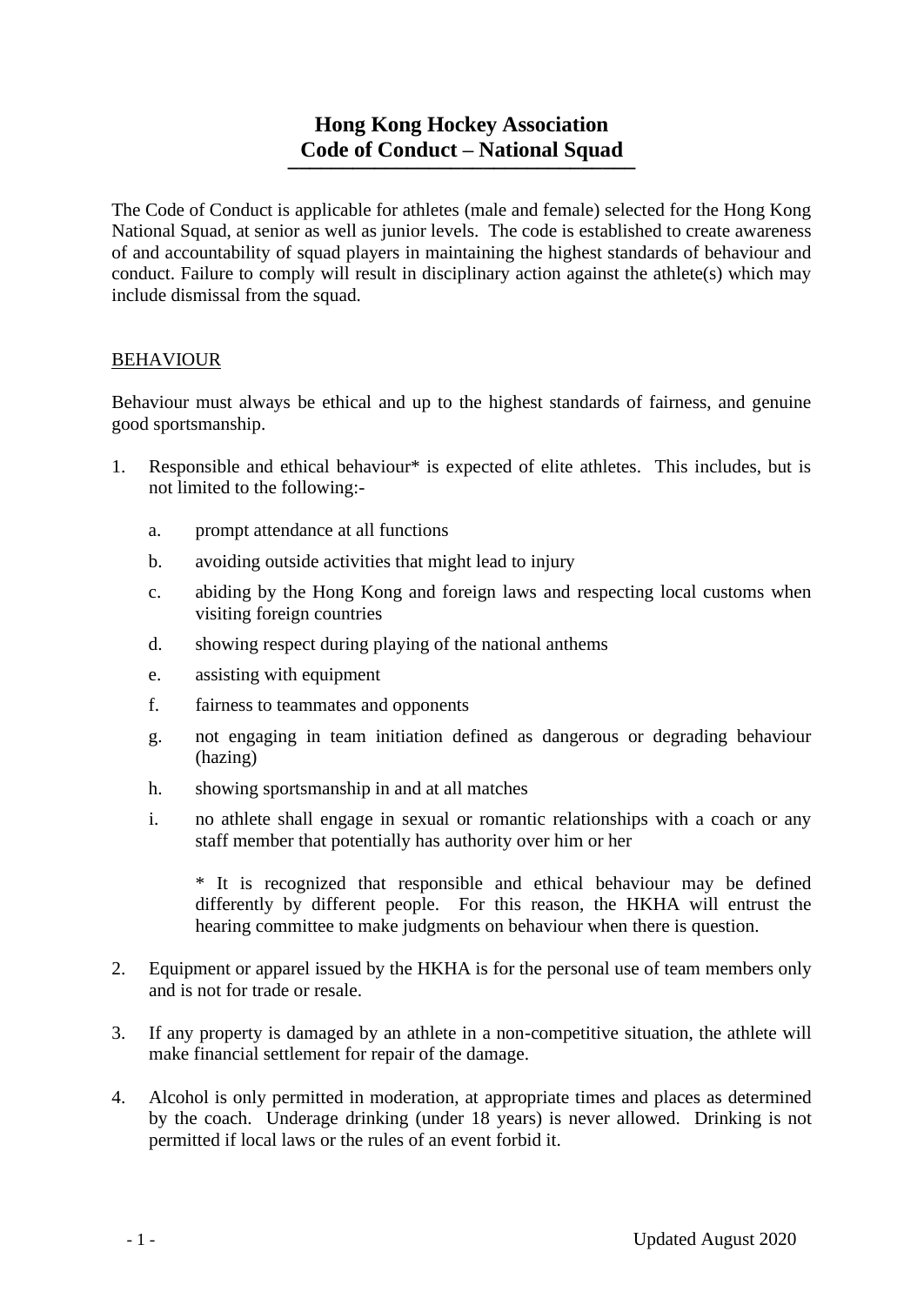- 5. Persons having knowledge of or being present while any violation of the code of conduct occurs should attempt to address the problem with the offender/s. If they are unsuccessful in correcting the problem, they should take their concern to the coach or team representative. Everyone present during a violation of the code will be considered a participant by choice.
- 6. Athletes who are committed to attending a scheduled event and fail to attend after their ticket has been purchased will be responsible for the cost of the ticket. The athlete may not attend any future HKHA events until that cost is reimbursed to the HKHA. Exceptions to this policy may be made by the HKHA Council under very unusual circumstances.

# MATCHES AND TOURNAMENTS

- 1. Athletes shall at all times conduct themselves fairly and properly on the field of play and any part of the hockey venue/accommodation. No person may conduct himself/herself in a manner or commit any act or omission which may prejudice the interest of hockey or which may bring the game of hockey into disrepute.
- 2. Without prejudice to the generality of the foregoing, the following shall be regarded as conduct which is improper, unfair, and unacceptable:-
	- (a) Verbal/physical abuse or hostility towards any other participant, person or any other member of the public.
	- (b) Disputing, protesting and/or reacting in a provocative or disapproving manner in an inappropriate way toward any decision made by an umpire or official.
	- (c) Charging or advancing towards an umpire or technical official in an aggressive manner when appealing.
	- (d) Using rude or abusive language or hand signals.
	- (e) Abuse of hockey equipment or clothing, venue equipment or fixtures and fittings.
- 3. Public statements must be fair, constructive and reasonable and must not involve a personal attack on another player, umpire, appointed official or administrator.

# OFFICIAL UNIFORM

- 1. Athletes are required to wear the official uniform provided by the HKHA for matches/tournaments, functions and travelling to/from overseas competition.
- 2. Athletes will not use, nor allow authorization to use, pictures of themselves with their official uniform or equipment for the purpose of trade or advertisement without the consent of the HKHA.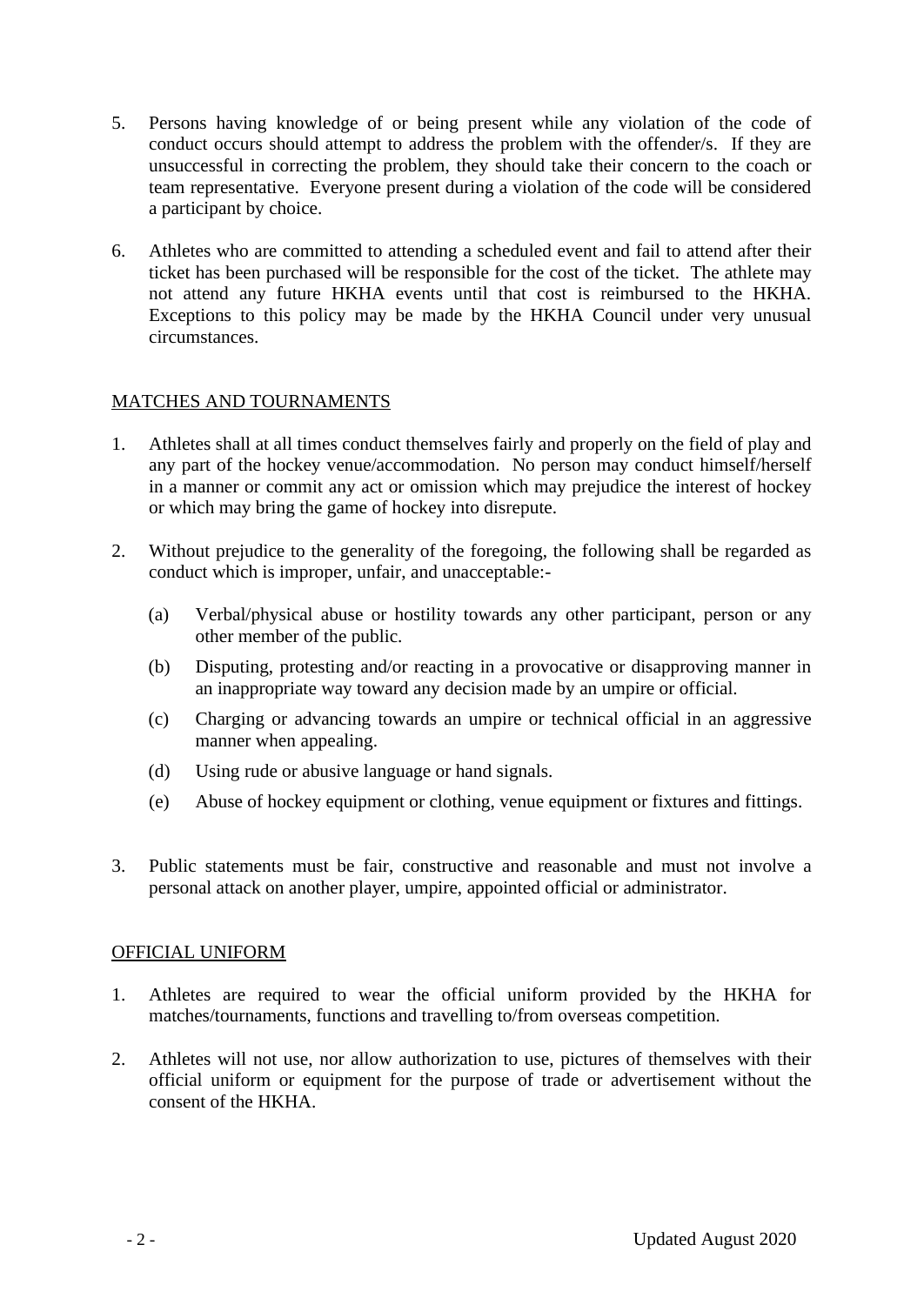3. Athletes must report to the HKHA/Team Manager as soon as possible if they are approached of an offer of sponsorship (in cash or kind). The HKHA/Team Manager will deal with the matter as appropriately.

# LIABILITY

The athlete acknowledges that field hockey is an activity that involves risk of bodily injury including possible paralysis or death. The athletes knowingly and freely assumes all such risk and, on behalf of himself/herself, his/her heirs, and next of kin, releases, holds harmless and waives any claim or right to sue or hold responsible the HKHA National Squad members, coaches, staff, IOC, FIH, AHF sponsors, and officials with respect to any and all such injury except that which has resulted from gross negligence or willful or wanton misconduct by any of the above.

# DRUGS/BANNED SUBSTANCES

- 1. Use of prohibited substances or procedures to enhance performance (i.e. blood doping) shall be subject to disciplinary action.
- 2. The HKHA will follow the guidelines for sanctions for positive drug tests in international competitions as outlined by the FIH and IOC. This ranges from elimination of the team from the competition, to short-term suspension from play (months) to a lifetime suspension for the individual.
- 3. Refusal to submit to a drug test is considered a positive test and is grounds for suspension.
- 4. Use of illegal/illicit substances is cause for reprimand or suspension.
- 5. It is the athletes responsibility to verify that any drugs they are taking or might consider taking are not on the "banned list" and to further verify that they do not consume any substances or products which contain 'banned substances". This includes over the counter medications and prescription drugs. Athletes should not assume their doctor or trainer is familiar with FIH drug policies.

# CRITERIA FOR REMOVAL FROM THE NATIONAL TEAM

Criteria for removal from the team may include but is not limited to the following:-

- 1. Performance, attitude, or discipline becomes unsatisfactory
- 2. Injury that prevents ongoing competition
- 3. Violation of code of conduct
- 4. Refusal to take or failure of a drug test
- 5. Violation or charges of violation of the law
- 6. Behaviour that is unbecoming of a representative of HKHA